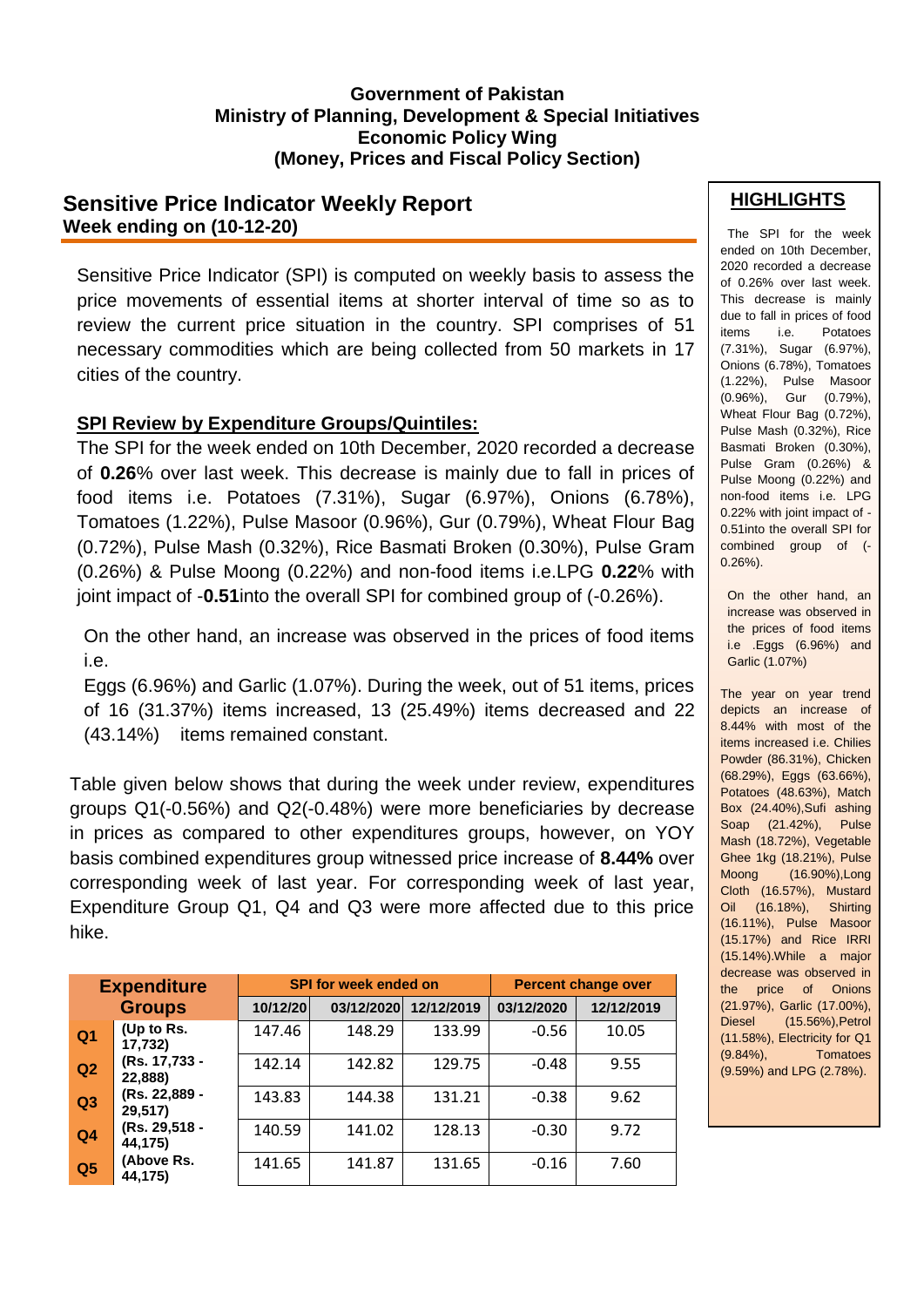| <b>COLLEGE</b> | ombined; | 1.04 | $\overline{ }$<br>$\Delta$ 1<br>-41 | 130.06 | $\sim$<br><u> ъ</u><br>-1<br>ט.∠ט | 44.ر |
|----------------|----------|------|-------------------------------------|--------|-----------------------------------|------|
|----------------|----------|------|-------------------------------------|--------|-----------------------------------|------|

### **Analysis of Weekly SPI for 27 kitchen items**

For the week ended on 10 December, 2020, price impact witnessed a decline of **0.45**% in combined group over last week for 27 kitchen items because of decreasing price impact of Potatoes (0.34%), Onions (0.18%), Wheat Flour Bag 20kg (0.01%), Cooking Oil Dalda or Other Similar Brand 5 Liter Tin (0.01%) and Sugar Refined (0.32%), however, an increase in price impact was witnessed in, Chicken (0.08%), Eggs hen (0.17%). In lowest income group **Q1**, a decreasing price impact of **0.90**% was recorded in price impact of 27 kitchen items over last week.

On year on year basis, combined group recorded a rising impact of **16.02%** which is attributed to increase in price impact of kitchen items i.e. Wheat Flour Bag (0.53%) Rice Basmati Broken (0.13%), Milk Fresh (3.69%), Eggs Hen Farm (1.64%), Chicken (3.66%) Beef (0.70%), Mutton (0.49%), Cooking Oil Dalda 5 litre tin (0.52%), Vegetable Ghee1kg Pouch (0.50%), Potatoes (1.39%) and Sugar (0.80%) however, a declining price impact was shown in Tomatoes (0.36%), Onions (0.87%). Price impact on YOY basis for lowest income group Q1 was **15.37**% which is lower than combined group on YOY basis.

| Sr.<br><b>No</b> | <b>Units</b>                    | <b>Islamabad</b> | <b>Rawalpindi</b> | Lahore  | <b>Karachi</b> | Quetta  | <b>Peshawar</b> |
|------------------|---------------------------------|------------------|-------------------|---------|----------------|---------|-----------------|
| 1                | Wheat Flour Bag 20kg            | 864.15           | 860.00            | 860.00  | 1214.58        | 1254.99 | 1010.67         |
| $\overline{2}$   | Rice Basmati Broken             | 106.56           | 98.54             | 76.87   | 99.43          | 104.92  | 80.00           |
| 3                | Mutton (Average Quality)<br>1kg | 1145.03          | 1161.68           | 1051.19 | 1078.39        | 1096.96 | 868.94          |
| 4                | Chicken Farm Broiler(1kg)       | 235.29           | 231.61            | 216.00  | 262.09         | 254.97  | 226.00          |
| 5                | Milk fresh (Un-boiled)          | 120.41           | 119.83            | 90.00   | 120.00         | 120.00  | 122.94          |
| 6                | Eggs Hen 1dozen                 | 192.39           | 190.87            | 188.00  | 190.42         | 217.47  | 196.26          |
| 7                | Cooking Oil 5 liter             | 1295.00          | 1295.00           | 1265.00 | 1295.00        | 1295.00 | 1265.00         |
| 8                | Pulse Moong 1kg                 | 242.36           | 234.47            | 230.11  | 247.37         | 259.97  | 200.00          |
| 9                | Pulse Mash 1kg                  | 267.34           | 250.52            | 246.56  | 245.57         | 269.97  | 230.00          |
| 10               | Pulse Gram 1kg                  | 164.62           | 153.60            | 121.30  | 157.75         | 174.95  | 148.99          |
| 11               | Potatoes                        | 83.12            | 77.39             | 67.35   | 61.96          | 64.87   | 75.39           |
| 12               | Onions 1kg                      | 76.52            | 68.81             | 59.68   | 57.21          | 54.85   | 72.11           |
| 13               | Tomatoes 1kg                    | 137.99           | 117.03            | 111.66  | 120.46         | 89.63   | 108.64          |
| 14               | Sugar Refined 1kg               | 86.64            | 83.48             | 84.52   | 81.96          | 80.00   | 82.68           |
| 15               | Petrol Super Per Liter          | 101.19           | 101.20            | 101.19  | 101.20         | 101.16  | 101.19          |

## **Consumer Prices of Essential Kitchen Items in Different Cities for Week Ended On 10-12-20**

The Price difference of items in different cities as shown in the table above can be related to transportation costs. This applies to those commodities that are physically transported from one city to another as they are not grown/produced in that particular area.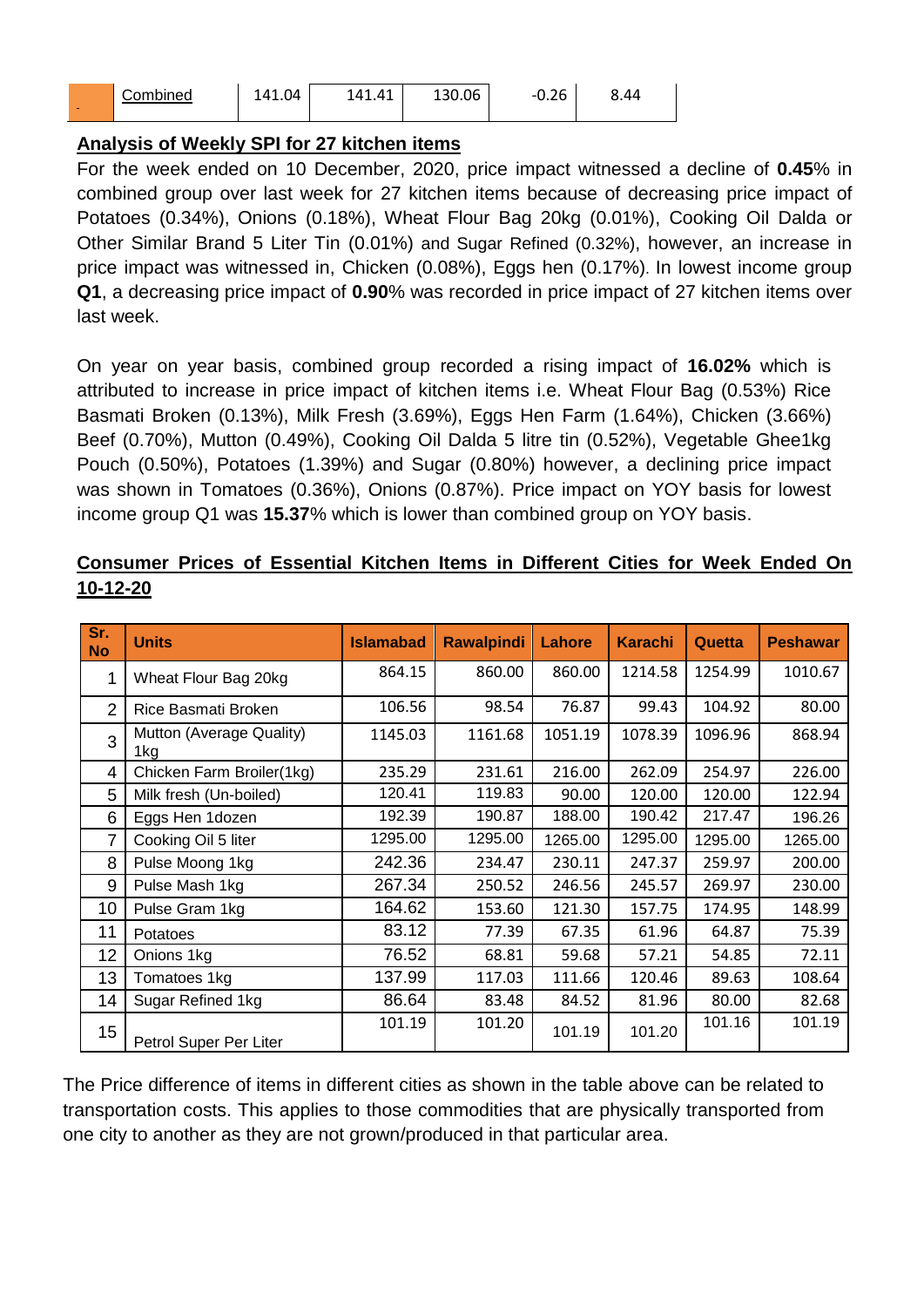| <b>Price Comparison of Major Kitchen Items (Combined Group)</b> |  |
|-----------------------------------------------------------------|--|
|-----------------------------------------------------------------|--|

| Sr. No          | <b>Items</b>         |            | <b>Prices</b> | impact Current/prev |         |          |  |
|-----------------|----------------------|------------|---------------|---------------------|---------|----------|--|
|                 |                      | 10/12/2020 | 03/12/2020    | 12/12/19            | Prev.   | Corresp. |  |
|                 | <b>Wheat Flour</b>   | 993.65     | 995.80        | 918.49              | $-0.01$ | 0.53     |  |
| $\overline{2}$  | <b>Rice Basmati</b>  | 88.82      | 88.83         | 84.00               | 0.00    | 0.13     |  |
| 3               | <b>Mutton</b>        | 1037.92    | 1037.38       | 942.07              | 0.00    | 0.49     |  |
| $\overline{4}$  | <b>Chicken Farm</b>  | 236.37     | 234.05        | 139.60              | 0.08    | 3.66     |  |
| 5               | <b>Milk Fresh</b>    | 105.86     | 105.86        | 94.33               | 0.00    | 3.69     |  |
| $6\phantom{1}6$ | Eggs Hen             | 191.47     | 182.56        | 119.22              | 0.17    | 1.64     |  |
| $\overline{7}$  | <b>Onions</b>        | 58.30      | 62.11         | 74.54               | $-0.18$ | $-0.87$  |  |
| 8               | <b>Pulse Moong</b>   | 230.24     | 230.71        | 188.70              | 0.00    | 0.17     |  |
| 10              | <b>Potatoes</b>      | 67.31      | 73.19         | 46.70               | $-0.34$ | 1.39     |  |
| 11              | <b>Tomatoes</b>      | 117.82     | 117.76        | 130.21              | 0.00    | $-0.36$  |  |
| 12              | <b>Sugar Refined</b> | 82.17      | 87.52         | 70.65               | $-0.32$ | 0.80     |  |



### **CONCLUSION**

The Sensitive Price Indicator (SPI) inflation for the week under review, for the combined consumption group, witnessed a decrease of **0.26%** compared to last week. The fall is caused by decrease in prices of 13 essential kitchen items, however, on YOY basis combined consumption group showed an increase of **16.02%** over corresponding week of last year. The decreasing price impact of -**0.45%** was witnessed in combined consumption group for the week ended on 10-12-2020 for 27 kitchen items and on YoY basis it stood at **16.02**%. On the other hand, in lowest income group for 27 essential kitchen items, SPI also witnessed a decreasing impact of **0.90%** over last week and **15.37**% on YoY basis mainly due to rising prices of perishable food items compared to corresponding week of last year. The prices of